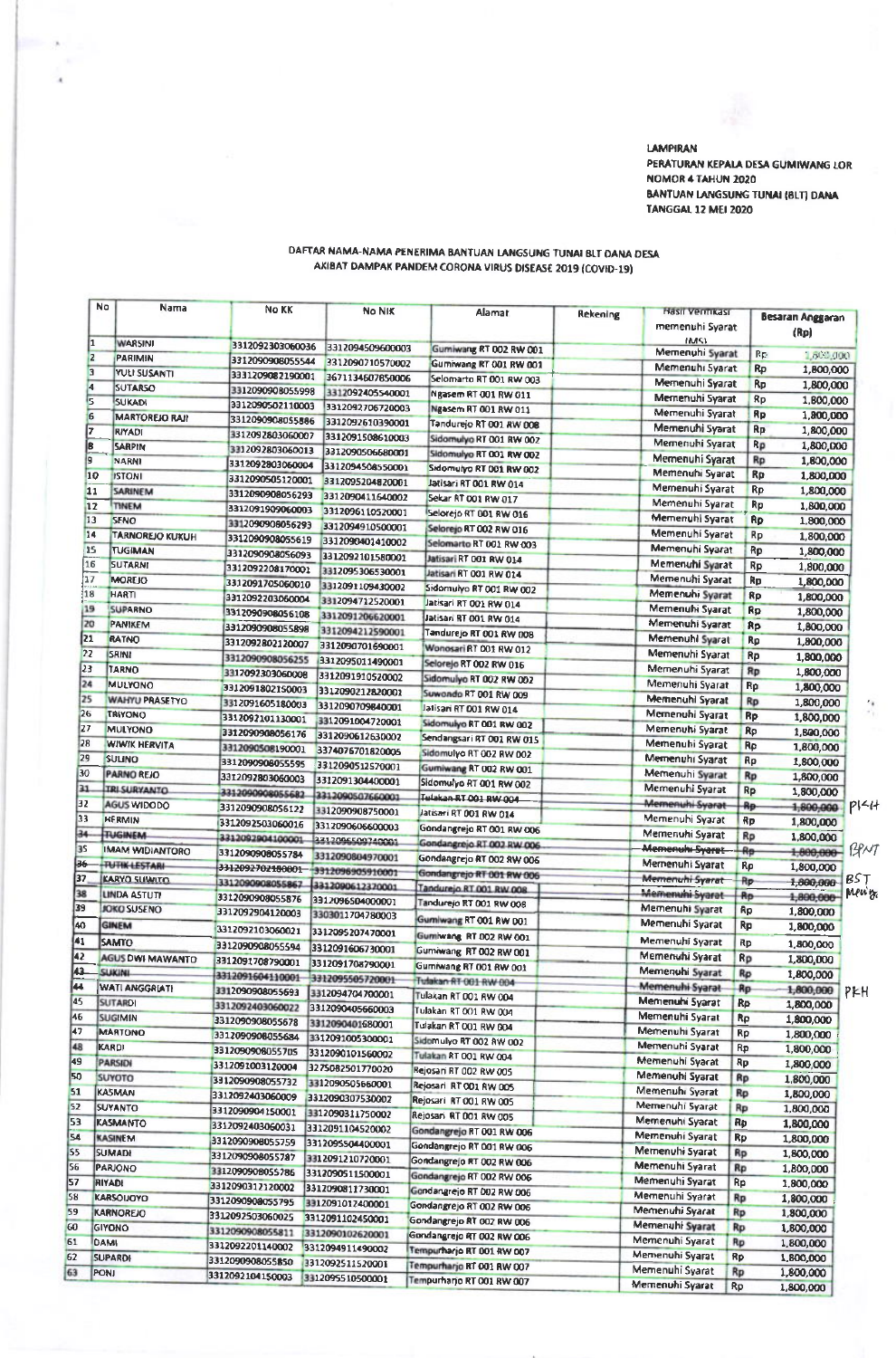| 64         | <b>SUKADI</b>                         | 3312090908055857 | 3312091204740002 | Tempurharjo RT 001 RW 007 | Memenuhi Syarat  | Rp        | 1,800,000 |      |
|------------|---------------------------------------|------------------|------------------|---------------------------|------------------|-----------|-----------|------|
| 65         | <b>SUPOYO</b>                         | 3312092803060034 | 3312091608530001 | Tempurhario RT 001 RW 007 | Memenuhi Syarat  | Rp        | 1,800,000 |      |
| 66         | GINO                                  | 3312090908055829 | 3312091609610001 | Tempurharjo RT 001 RW 007 | Memenuhi Syarat  | Rp        | 1,800,000 |      |
| 67         | <b>SUKUEM</b>                         | 3312091505120001 | 3312096104550001 | Tandurejo RT 001 RW 008   | Memenuhi Syarat  |           |           |      |
| 68         | <b>PATMOREIO NGAJO</b>                | 3312090908055868 |                  |                           |                  | Rp        | 1,800,000 |      |
| 69         | <b>SARIKO</b>                         |                  | 3312092110530001 | Tandurejo RT 001 RW 008   | Memenuhi Syarat  | <b>Rp</b> | 1,800,000 |      |
| 70         | <b>EKO LARWANTO</b>                   | 3312090908055874 | 3312091908430001 | Tandurejo RT 001 RW 008   | Memenuhi Syarat  | Rp        | 1,800,000 |      |
| 71         | <b>MULATO</b>                         | 3312092501160003 | 3312091011800002 | Ngasem RT 001 RW 011      | Memenuhi Syarat  | Rp        | 1,800,000 |      |
| 72         |                                       | 3312092609160002 | 3312090305330001 | Ngasem RT 001 RW 011      | Memenuhi Syarat  | <b>Rp</b> | 1,800,000 |      |
| 73         | <b>TUGINEM</b>                        | 3312090901170001 | 3312094205530001 | Jatisari RT 001 RW 014    | Memenuhi Syarat  | Rp        | 1,800,000 |      |
|            | <b>SUYATNO</b>                        | 3312090405090004 | 3312092402800001 | Jatisan RT 001 RW 014     | Memenuhi Syarat  | <b>Rp</b> | 1,800,000 |      |
| 74         | <b>SUYATMI</b>                        | 3312091803060007 | 3312095108580003 | Jatisari, RT 001 RW 014   | Memenuhi Syarat  | Rp        | 1,800,000 |      |
| 75         | <b>DWI RIVANTO</b>                    | 3312092203060016 | 3312090606930004 | Jatisari RT 002 RW 014    | Memenuhi Syarat  | Rp        | 1,800,000 |      |
| 76         | <b>SUPARJO</b>                        | 3312090908056134 | 1312092602530001 | Jatisan RT 002 RW 014     | Memenuhi Syarat  | Rp        | 1,800,000 |      |
| 77         | ROCMAT NUR HUDA                       | 3312090908055135 | 3312091203010002 | Jatisari RT 002 RW 014    | Memenuhi Syarat  | Rp        | 1,800,000 |      |
| 78         | <b>SUTARTO</b>                        | 3312091803060002 | 3312092012620001 | Jatisari: RT 001 RW 014   | Memenuhi Syarat  | Rp        | 1,800,000 |      |
| 79         | TOPAWIRD                              | 3312090908056140 | 3312091206210001 | Jatisari RT 002 RW 014    | Memenuhi Syarat  | Rp        | 1,800,000 |      |
| 80         | <b>SUGIMAN</b>                        | 3312090908056104 | 3312090406580001 | Jatisari RT 001 RW 014    | Memenuhi Syarat  | Rp        | 1,800,000 |      |
| 81         | <b>ENDANG WIDYANINGSIH</b>            | 3312090409140001 | 3312096906720001 | Sendangsari RT 002 RW 015 | Memenuhi Syarat  | Rp        | 1,800,000 |      |
| 82         | KASMO                                 | 3312092308070004 | 3312090708500003 | Sendangsari RT 002 RW 015 | Memenuhi Syarat  | Rp        | 1,800,000 |      |
| 83         | <b>NYOTO</b>                          | 3312090908056239 | 3312091204670001 | Selorejo RT 001 RW 016    | Memenuhi Syarat  | Rp        | 1,800,000 |      |
| 84         | AHMAD ISMU BANDI                      | 3312092302120004 | 3312122002600004 | Selorejo RT 002 RW 016    | Memenuhi Syarat  | Rp        | 1,800,000 |      |
| 85         | <b>SUYATNI</b>                        | 3312090908056232 | 3312094101550002 | Selorejo RT 001 RW 016    | Memenuhi Syarat  | Rp        | 1,800 GGG |      |
| 86         | <b>SLAMET</b>                         | 3312090504060037 | 3312091911590001 | Selorejo RT 001 RW 016    | Memenuhi Syarat  | Rp        | 1,800,000 |      |
| 87         | PARDI                                 | 3312090908056265 | 3312090201450001 | Sekar RT 001 RW 017       | Memenuhi Syarat  | <b>Rp</b> | 1,800,000 |      |
| <b>B8</b>  | DIRIO                                 | 3312090908056269 | 3312091602420001 | Sekar RT 001 RW 017       | Memenuhi Syarat  | <b>Rp</b> | 1,800,000 |      |
| 89         | <b>SUMADI</b>                         | 3312092303060012 | 3312090608600002 | Sidomulyo RT 002 RW 002   | Memenuhi Syarat  | К¢        | 1500.000  |      |
| 90         | <b>SUYADI</b>                         | 3312092803060005 | 3312092503650001 | Sidomulya RT 002 RW 002   | Memenuhi Syarat  | Rp        | 1,800,000 |      |
| 91         | <b>MARSUM</b>                         | 3312091805060014 | 3312091509630002 | Sidomulyo RT 002 RW 002   |                  |           |           |      |
|            |                                       |                  |                  |                           | Memenuhi Syarat  | Rp        | 1,800,000 |      |
| 92         | <b>SUKATMO</b>                        | 3312090908055990 | 3312091509660001 | Ngasern RT 001 RW 011     | Memenuhi Syarat  | Rp        | 1,800,000 |      |
| 93         | YANT!                                 | 3312090908056070 | 3312080810650002 | Ngling: RT 001 RW 013     | Memenuhi Syarat  | Rp        | 1,800,000 |      |
| 94         | <b>PARDI</b>                          | 3312091210060001 | 3312090904540001 | Nglingi RT 001 RW 013     | Memenuhi Syarat  | Rp        | 1,800,000 |      |
| 95         | <b>KARMAN</b>                         | 3312090908056066 | 3312091107400001 | Ngimgi RT 001 RW 013      | Memenuhi Syarat  | Rp        | 1,800,000 |      |
| 96         | <b>SUYATNO</b>                        | 3312090908056085 | 3312091610610002 | Nglingi RT 001 RW 013     | Memenuhi Syarat  | Rp        | 1,800,000 |      |
| 97         | <b>ARYADI SUKATNO</b>                 | 3312090402110000 | 3312091608770001 | Ngasem RT 001 RW 011      | Memenuhi Syarat  | Rp        | 1,800,000 |      |
| 98         | <b>KARIYOTO</b>                       | 3312092303060067 | 3312090602260001 | Wonosari RT 001 RW 012    | Memenuhi Syarat  | <b>Rp</b> |           |      |
| 99         | ADHITYATAMA ABRIAWAN 3312092006160001 |                  | 3312080510670001 | Wonosari RT 001 RW 012    |                  |           | 1,800,000 |      |
| 100        | <b>SATIMO</b>                         | 3312090908056023 | 3312092501580001 | Wonosari RT 001 RW 012    | Memenuhi Syarat  | Rp        | 1,800,000 |      |
| 101        | <b>NOVY OKTAVIANI</b>                 | 3312090908055928 | 3312095504960002 | Suwondo RT 001 RW 009     | Memenuhi Syarat  | Rp        | 1,800,000 |      |
| 102        | <b>SUKATNO</b>                        | 3312091305130002 |                  | Suwondo RT 001 RW 009     | Memenuhi Syarat  | Rp        | 1,800,000 |      |
| 103        | <b>RENDY SETIAWAN</b>                 | 3312090908055943 | 3501021212890001 |                           | Memenuhi Syarat  | Rp        | 1,800,000 |      |
| 104        | <b>SANIYEM</b>                        | 3312090604060015 | 3312091202920001 | Suwando RT 001 RW 009     | Memenuhi Syarat  | Rp        | 1,800,000 |      |
| 105        | <b>PARTOYO</b>                        |                  | 3312096601380001 | Suwondo RT 001 RW 009     | Memenuhi Syarat  | Rp        | 1,800,000 |      |
| 106        | <b>SONO PAWIRO</b>                    | 3312093110140006 | 3312091912350001 | Suwondo RT 001 RW 009     | Mernenuhi Syarat | Rp        | 1,800,000 |      |
|            | <b>SURATMI</b>                        | 3312090908055957 | 3312091804300001 | Suwondo RT 001 RW 009     | Memenuhi Syarat  | Rp        | 1,800,000 |      |
| 107<br>108 | <b>KARNOREIO</b>                      | 3173083001090177 | 3173086509680008 | Selomarto RT 001 RW 003   | Memenuhi Syarat  | Rp        | 1,800,000 |      |
|            |                                       | 3312090908055618 | 3312091704490001 | Selomarto RT 001 RW 003   | Memenuhi Syarat  | Rp        | 1,800,000 |      |
| 109        | <b>SUGENG</b>                         | 3312092803060009 | 3312090711620001 | Sidomulyo RT 001 RW 002   | Memenuhi Syarat  | Rp        | 1,800,000 |      |
| 110        | <b>ERFAN SAPTO TUNGGAL</b>            | 3312090908055981 | 3312092404820001 | Blembern RT 001 RW 010    | Memenuhi Syarat  | <b>Rp</b> | 1,800,000 |      |
|            | <b>111 PARTOREJO NYOTO</b>            | 331209090806588  | 3312092111480001 | Tandurejo RT 001 RW 008   | Memenuhi Syarat  | fip       | 1,600,000 | BPNT |
|            | 112 MUMNEM                            | 3312090908065871 | 3312096006440001 | Tandurejo RT 001 RW 008   | Memenuhi Syarat  | *ф        | 1,800,000 | BSP  |
| 113        | <b>KATINEM</b>                        | 3312090908055939 | 3312095104500001 | Suwando RT 001 RW 009     |                  |           |           |      |
| 114        | <b>WIDODO</b>                         |                  | 3312091602740002 |                           | Memenuhi Syarat  | Rp        | 1,800,000 |      |
|            |                                       | 3312090908055973 |                  | Siembern RT 001 RW 010    | Memenuhi Syarat  | Rp        | 1,800,000 |      |
| 115        | <b>SUDARNO</b>                        | 3312090908055964 | 3312090711720001 | Biembem RT 001 RW 010     | Memenuhi Syarat  | Rp        | 1,800,000 |      |
| 116        | KROMO SULIMO                          | 3312090908056012 | 3312092503360001 | Ngasem RT 001 RW 011      | Memenuhi Syarat  | Rp        | 1,800,000 |      |
| 117        | MORIO                                 | 3312092303060068 | 3312092803350001 | Wonosari RT DO1 RW 012    | Memenuhi Syarat  | Rp        | 1,800,000 |      |
| 118        | MARIJO                                | 3312090908056026 | 3312091010700002 | Wonosari RT 001 RW 012    | Memenuhi Syarat  |           |           |      |
| 119        | <b>YULIADI</b>                        | 3312090908056031 | 3312090805640001 | Wonosari RT 001 RW 012    |                  | Rp        | 1,800,000 |      |
| 120        | TUGINEM                               | 3312090507130003 | 3312096104450003 | Wonosari RT 001 RW 012    | Memenuhi Syarat  | Rp        | 1,800,000 |      |
|            |                                       |                  |                  |                           | Memenuhi Syarat  | Rp        | 1,800,000 |      |
| 121        | <b>WATINAH</b>                        | 3312091602170001 | 3312094506480001 | Wonosari RT 001 RW 012    | Memenuhi Syarat  | Rp        | 1,800,000 |      |
| 122        | SAMINEM                               | 3312092710150001 | 3312094710400002 | Nglingi RT 001 RW 013     | Memenuhi Syarat  | Яp        | 1,800,000 |      |
| 123        | <b>SAGIYO</b>                         | 3312090908056083 | 3312091004700003 | Nglingi RT 001 RW 013     | Memenuhi Syarat  | Rp        | 1,800,000 |      |
| 124        | PAUAN                                 | 3312091803060025 | 3312090505600003 | Jatisari RT 001 RW 014    | Memenuhi Syarat  | Rp        | 1,800,000 |      |
| 125        | KATNO                                 | 3312090908056114 | 3312091008580001 | Uatisari RT 001 RW 014    | Memenuhi Syarat  | Rp        | 1,800,000 |      |
| 126        | KARIMIN MENTOREIO                     | 3312091803060005 | 3312090509300001 | Jatisari RT 001 RW 014    | Memenuni Syarat  | Rр        | 1,800,000 |      |
| 127        | SRIYATNI                              | 3312092310170002 | 3312094512710003 | Jatisari RT 001 RW 014    | Memenuhi Syarat  | Rp        | 1,800,000 |      |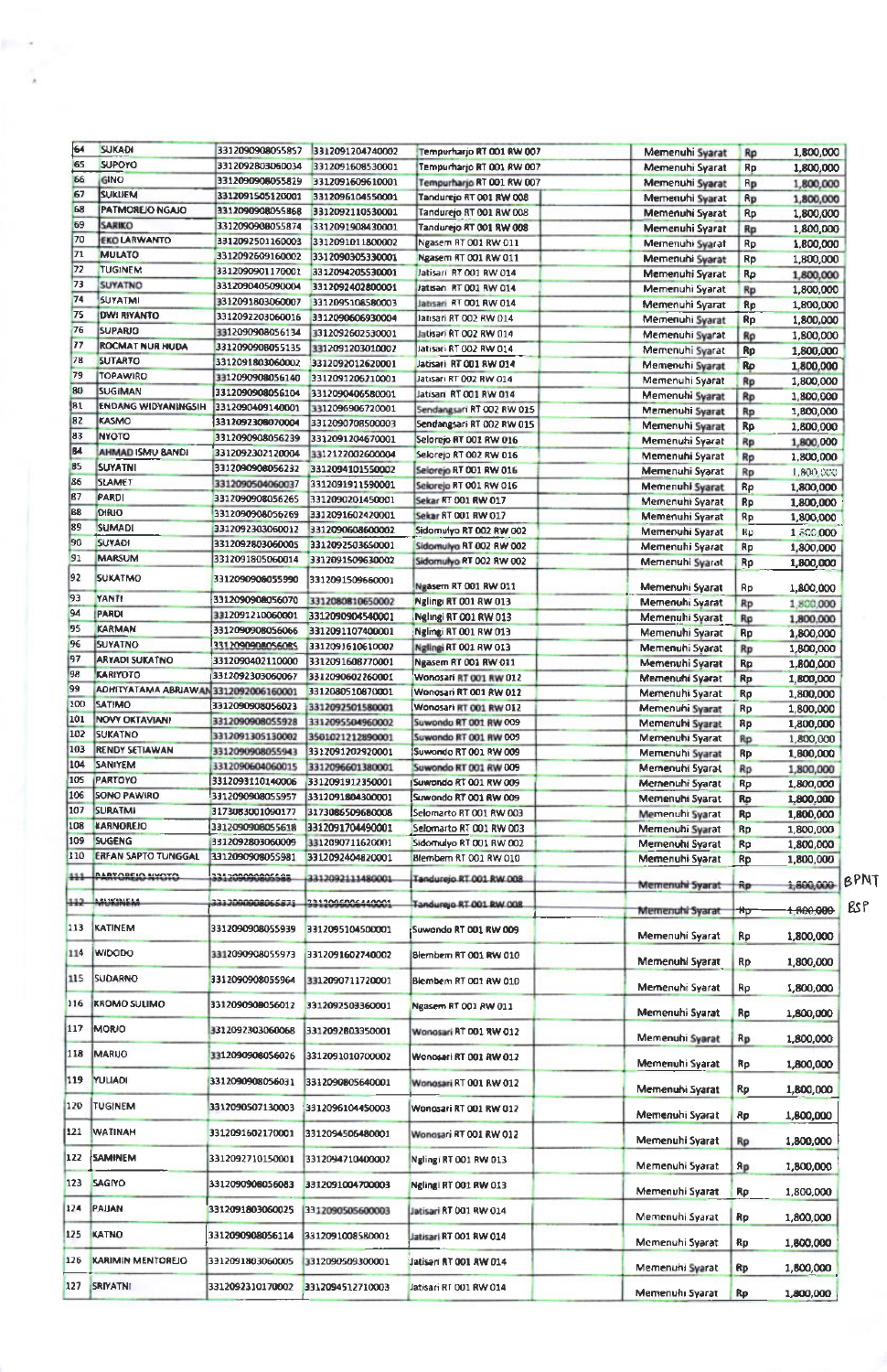| 128 | <b>TRIYONO</b>        | 3312090908056107 | 3312092906760001                  | Jatisari RT 001 RW 014       | Memenuhi Syarat        | 1,800,000<br><b>Rp</b>      |               |
|-----|-----------------------|------------------|-----------------------------------|------------------------------|------------------------|-----------------------------|---------------|
| 129 | <b>KADARSIH</b>       | 3312090111070003 | 3312092907790002                  | Jatisari RT 002 RW 014       | Memenuhi Syarat        | Rp<br>1,800,000             |               |
| 130 | <b>JOKO HANTANTO</b>  | 3312090505060001 | 3312091011520001                  | Jatisari RT 002 RW 014       | Memenuhi Syarat        | Rp<br>1,800,000             |               |
|     | 131 DARMO REJONO      | 3312090505060001 | 3312090303470001                  | Jatisari RT 002 RW 014       | Memenuhi Syarat        | 1,800,000-<br>Rp            | Meningge      |
| 132 | <b>JOKO SUWASNO</b>   | 3312092503140002 | 3201150909790013                  | Jatisari RT 002 RW 014       | Memenuhi Syarat        | <b>Rp</b><br>1,800,000      |               |
| 133 | <b>NARTO PURYANTO</b> | 3312090504060041 | 3312090303580001                  | Selorejo RT 001 RW 016       | Memenuhi Syarat        | <b>Rp</b><br>1,800,000      |               |
|     | 134 SURATML           |                  | 3312090504060034 3312094606670002 | Selorejo RT 001 RW 016       | Memenuhi Syarat        | 1,800,000<br>R <sub>p</sub> | BSP           |
| 135 | PAINO                 | 3312090908056254 | 3312092104340001                  | Selorejo RT 002 RW 016       | Memenuhi Syarat        | Rp<br>1,800,000             |               |
| 136 | KATMI                 | 3312090908056300 | 3312094809500002                  | Sekar RT 001 RW 017          | Memenuhi Syarat        | <b>Rp</b><br>1,800,000      |               |
| 137 | TIMIN                 | 3312091811150002 | 3312130908590001                  | Sekar RT 001 RW 017          | Memenuhi Syarat        | Rp<br>1,800,000             |               |
|     | 138 SITI YANTI        |                  | 3312090908056322 3312095101790001 | Kedungjati RT 001 RW 018     | Memenuhi Syarat        | 1,800,000<br>Rp             | <b>DOUBIE</b> |
| 139 | LASMIN                | 3312090908056320 | 3312092911640001                  | Kedungjati RT 001 RW 018     | Memenuhi Syarat        | <b>Rp</b><br>1,800,000      |               |
| 140 | KASMI                 | 3312090901150001 | 3312095608680004                  | Kedungjati RT 001 RW 018     | Memenuhi Syarat        | <b>Rp</b><br>1,800,000      |               |
| 141 | <b>KASDI</b>          | 3312090908056109 | 3312090807640001                  | Jatisari RT 002 RW 014       | Memenuhi Syarat        | Rp<br>1,800,000             |               |
| 142 | <b>SUYADI</b>         | 3312090908055592 | 3312090604560001                  | Gumiwang RT 002 RW 001       | Memenuhi Syarat        | Rp<br>1,800,000             |               |
| 143 | <b>SUPARNO</b>        | 3312090511090001 | 3312091312760001                  | Gondangrejo RT 002 RW<br>006 | <b>Memenuhi Syarat</b> | <b>Rp</b><br>1,800,000      |               |

臉

KEPALA DESA GUMIWANG LOR